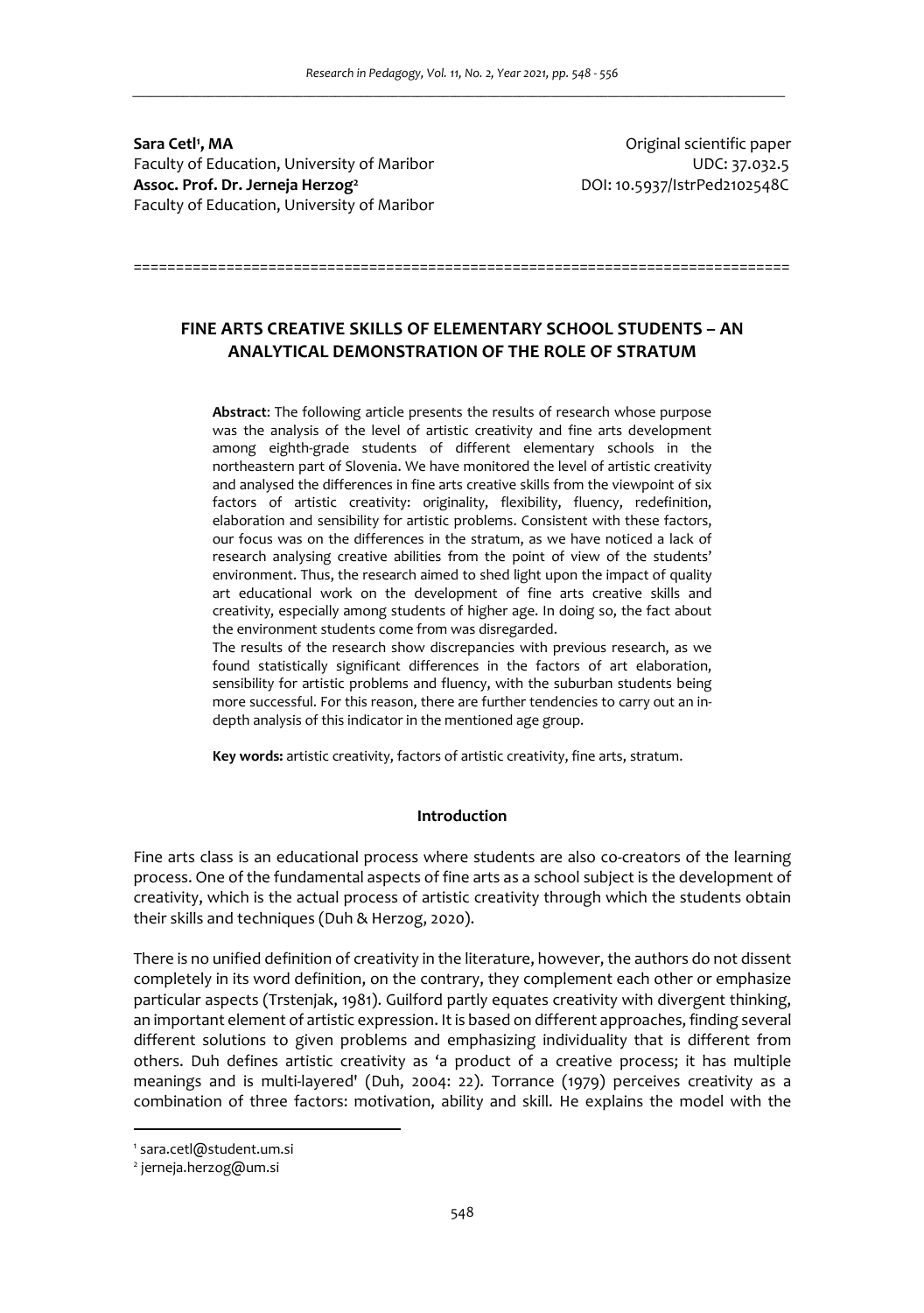example of a musician who must have a particular skill for playing a musical instrument, but at the same time, he must be able to create new melodies and be motivated to work. If any of these factors are missing, there is no creativity (Jausovec, 1983). In addition to originality, psychologists once understood usefulness as a factor for measuring creativity. According to them, the thinking was beneficial when it gave useful results. Many great ideas are not beneficial at a given moment, as we have developed them over the centuries, thus their usefulness is not always directly apparent (Pecjak, 1987). For example, Pecjak (1987) cites Leonardo da Vinci, who drew aeroplanes, tanks, submarines and clocks five hundred years ago. If we had a strong enough source of energy, most of his ideas would have worked even back then. The same is true of art, which many find useless at first. The emotions, satisfaction and mood that the artworks evoke in viewers are already considered beneficial (Ibid.). Runco (2004) finds that creativity has apparent benefits for individuals and society as a whole; that is why it is no surprise that much research has focused on creativity, especially in the last twenty years.

In 1965, George Land and his team developed a special test for NASA to select the most innovative engineers and scientists for their space program. As the test proved successful, it was also used for five-year-old preschool children in 1968 (Keong, 2008). There were 1,600 tested students, 98 % of whom were at the level of a genius. After five years, the test was repeated, and the proportion dropped to 30 % and after another five years to 12 %. When the test was then applied to adults, only 2 % reached the genius level of creativity – out of 280,000 people (Sadar Soba, 2014). They have found out that creativity is declining. Children are exceptionally creative before starting school, but when they do start school, their creative abilities decline (Keong, 2008). Pecjak and Strukelj (2013) find that creativity decreases among children who live in monotonous conditions without incentives. Creativity cannot be taught as an ordinary subject. However, we influence creativity with our work and behaviour and with a creative environment in the classroom (Pecjak, 1987). Teachers are, in fact, crucial figures in providing a relevant, creative and enjoyable experience with art education (Duh & Budefeld, 2018; Sharp & Le Metais, 2000). The fine arts class is a significant factor in the development of students' abilities and in shaping their personalities (Duh & Korosec, 2009). Kopacin (2014) points out that the leading goal of education should be to discover and promote the creative abilities of all students. Pecjak and Strukelj (2013) find that creativity decreases among children who live in monotonous conditions without incentives. Creativity cannot be taught as an ordinary subject. However, we influence creativity by the way we work and behave and by the creative climate in the classroom (Pecjak, 1987). Teachers are, in fact, crucial figures in providing a relevant, creative and enjoyable experience with art education (Duh & Budefeld, 2018; Sharp & Le Metais, 2000). The fine arts class is a significant factor in the development of students' abilities and in shaping their personalities (Duh & Korosec, 2009). Kopacin (2014) points out that the leading goal of education should be to discover and promote the creative abilities of all students.

### **Creativity in elementary school**

In education, the importance of creativity is recognized as an essential skill of the 21st century (Kupers et al., 2019). Tegelj (2008) says that it is in a child's nature to create a multitude of ideas about what he learns, create ideas about how the world works and to wonder how to find himself in it, react emotionally, think, explore and create. Kemple and Nissenberger (2000) argue that the early years are highly important in developing a child's creative potential. In early childhood, creativity begins with a game through which children learn and discover the world around them. Children do this through artistic creation seen in their drawings (Duh, Herzog, & Lazar, 2014). The children's creativity is a cognitive necessity, points out Muhovic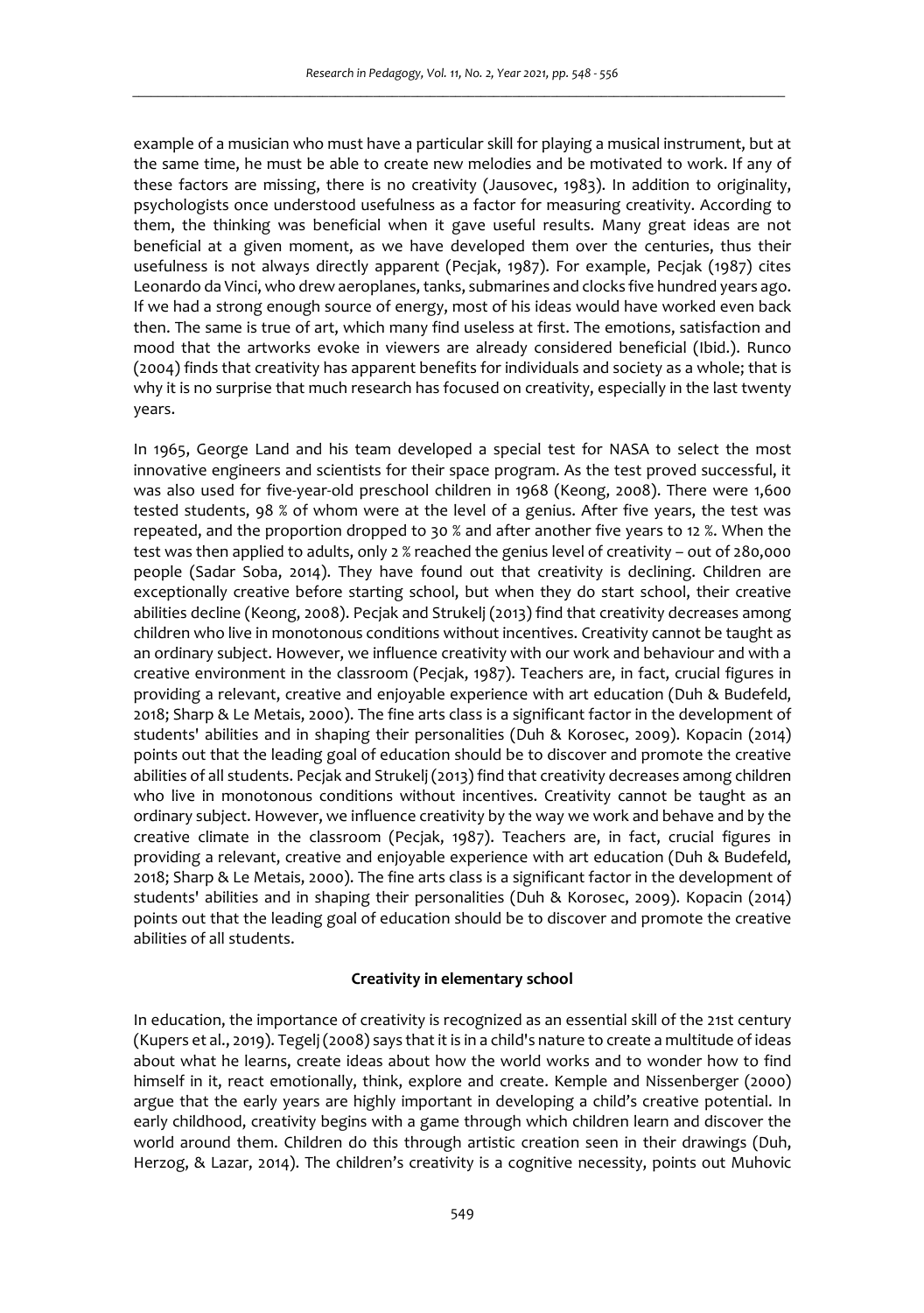(1990). It is a motoric, rhythmic and sensory expression, which is a necessary factor in the fine arts development of children. The development of creativity is encouraged up to the limit set by heredity, explain Glogovec and Zagar (1992). This genetic creativity in a child should be carefully developed and not limited by external coercion (Hozjan, 2014). Runco (2007) finds that perhaps children are even more creative than adults, given their spontaneous creation without any hesitation. In the early phase, children fill the format with art design elements without prejudices, spontaneously and uncontrollably, even though they do not have any knowledge (Duh & Korosec, 2009). This spontaneous artistic expression can acquire a broader cognitive value if the process of fine arts creative work is carefully planned. Art educational work is designed in such a way that children create art based on memory, imagination and direct observation (Duh & Zupancic, 2009). Zupancic (2001) emphasizes that an expedient artwork is only the one that allows and develops a child's creativity, that is why special attention should be paid to the stage of the emergence of creative ideas. Herzog (2008) adds that this is manifested as a result of creative thinking and the intertwining of other subjective artistic factors.

The factors of artistic creativity that we examined in the research can be divided into two groups, within which we form three pairs that complement each other (Duh, 2004). Redefinition, fluency and elaboration constitute the first group, and originality, flexibility and sensibility for artistic problems the second (Herzog, 2009). 'Redefinition, fluency and elaboration (quantitative factors) are factors that enable creativity, as this element dominates in these factors and it also includes components of an encouraging character. On the other hand, originality, flexibility and sensibility for artistic problems (qualitative factors) are factors that promote creativity, as this is their predominant component, and at the same time, it also includes components that enable creativity' (Duh, 2004: 29). Each factor of artistic creativity is complemented by a complementary factor, and together they form a pair, namely, the first factor enables creativity, the second encourages it (Herzog, 2009). Factors that facilitate creativity provide the necessary material for creative work, and factors that encourage creativity motivate children to create something new (Duh, 2004).

In the factor of artistic originality, we monitor individual sensitivity and the author's original solutions. These are unexpected, without outside influence, i.e. as individual and original (Spirit, 2004). Flexibility in art activity is manifested in the search for and discovery of new paths, work procedures, the use of means of expression, techniques and other approaches to the depiction of motifs (Zupancic, 2001). In an artwork, sensibility for artistic problems is expressed in the artistic interpretation of an art motif as sensitivity to coherence between art components (Herzog, 2008). With the artistic redefinition that enables creativity, we check the success of artistic transposition, which manifests itself as a conscious redefinition of an idea, material or visual impression in the artistic structure (Herzog, 2009). Artistic fluency is reflected in motor skills in the realization of an idea, according to Herzog (2008). The elaboration is visible in the preparation of the creative process, i.e. in artistic purpose and realization procedures (Duh, 2004). The mentioned factors of artistic creativity are highly important for educational work, as they encourage students to be creative (Duh & Zupancic, 2003). By promoting any factor of artistic creativity, we also activate all other factors (Herzog, 2009). Herzog (2008) conducted a study that examined the relationship between the factors of artistic creativity and their interaction, expressed in the level of overall artistic creative abilities. She found that artistic creativity is immanent to all and is similarly dispersed among students as other abilities. Artistic creativity is strongly correlated with general creativity, which means that the school subject of fine arts is at least equivalent to other school subjects in primary education (ibid.).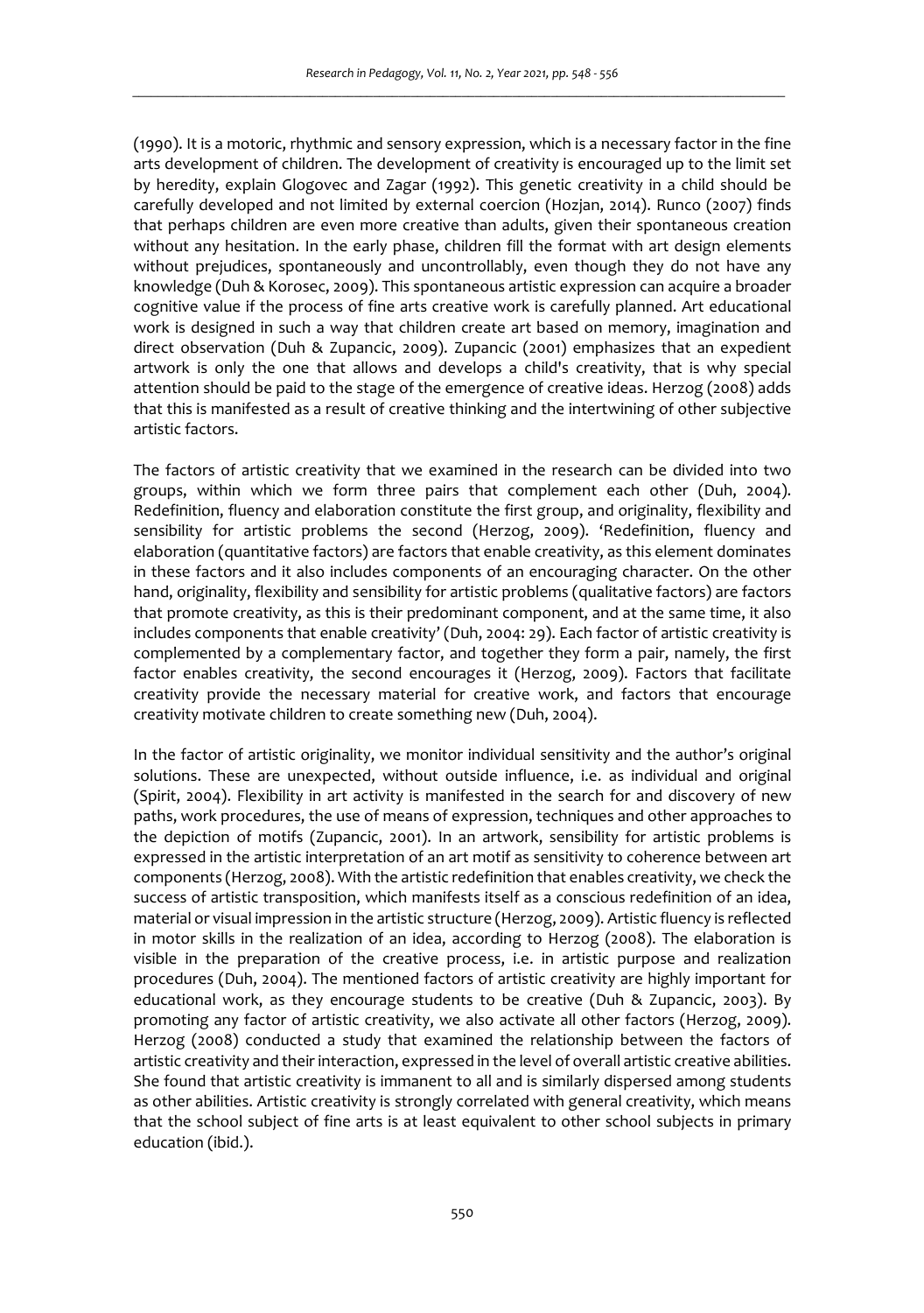# **Research problem definition and methodology**

The purpose of the research was to determine the level of artistic creativity among students from the northeastern part of Slovenia. Students of eighth grade from various primary schools in the Maribor area participated. Our objective was to examine the differences in individual factors according to the stratum. Thus, the environment from which the students come (urban and suburban primary schools).

The research was based on the following research hypotheses.

General research hypothesis:

H1: There will be no statistically significant differences in the overall achievements in the level of artistic creativity from the stratum point of view.

Specific research hypotheses:

H<sub>SPEC1</sub>: There are no statistically significant differences in the artistic factor of flexibility from the stratum point of view.

 $H_{\text{SPEC}}$ : There are no statistically significant differences in the artistic factor of fluency from the stratum point of view.

H<sub>SPEC3</sub>: There are no statistically significant differences in the artistic factor of originality from the stratum point of view.

 $H_{SPTC4}$ : There are no statistically significant differences in the artistic factor of sensibility for artistic problems from the stratum point of view.

H<sub>SPEC5</sub>: There are no statistically significant differences in the artistic factor of elaboration from the stratum point of view.

H<sub>SPEC6</sub>: There are no statistically significant differences in the artistic factor of redefinition from the stratum point of view.

A causal non-experimental method of educational research was used in this research. The research sample consisted of a non-random sample of students, namely two suburban and two urban elementary schools. The research sample consisted of 101 participants of the eighth grade; 74 from the city and 27 from the suburbs.

| <b>Table 1.</b> Harlbers (1) and served at percentages (1%) of statenes according to structure |     |         |  |  |  |  |  |  |
|------------------------------------------------------------------------------------------------|-----|---------|--|--|--|--|--|--|
| Stratum                                                                                        |     |         |  |  |  |  |  |  |
| City                                                                                           | 74  | 73.3%   |  |  |  |  |  |  |
| Suburbs                                                                                        | 27  | 26.7%   |  |  |  |  |  |  |
| <b>TOTAL</b>                                                                                   | 101 | $100\%$ |  |  |  |  |  |  |

*Table 1: Numbers (f) and structural percentages (f %) of students according to stratum.* 

The testing was conducted in September 2020. We used the LV2 test, which consists of four tasks on different topics that the tested students needed to solve, showing their abilities of artistic expression. The test is derived from the evaluation criteria for assessing students' artworks (age of 3 to 18) and variance of deviation from the standard of development (Duh, 2004).

In the first artistic task 'Ponovi svoje najljubse likovno delo' (Repeat your favourite work of art) the students had to draw with crayons an artwork they chose as the most successful one or were specifically proud of it. The artistic task checked the originality of the artistic idea, the artistic structure and the level of redefinition, where the students had to identify elements that could be changed. In the second artistic task 'Skladnost barv in oblik' (Coherence of colours and shapes) students were required to draw a picture with crayons, featuring the harmony of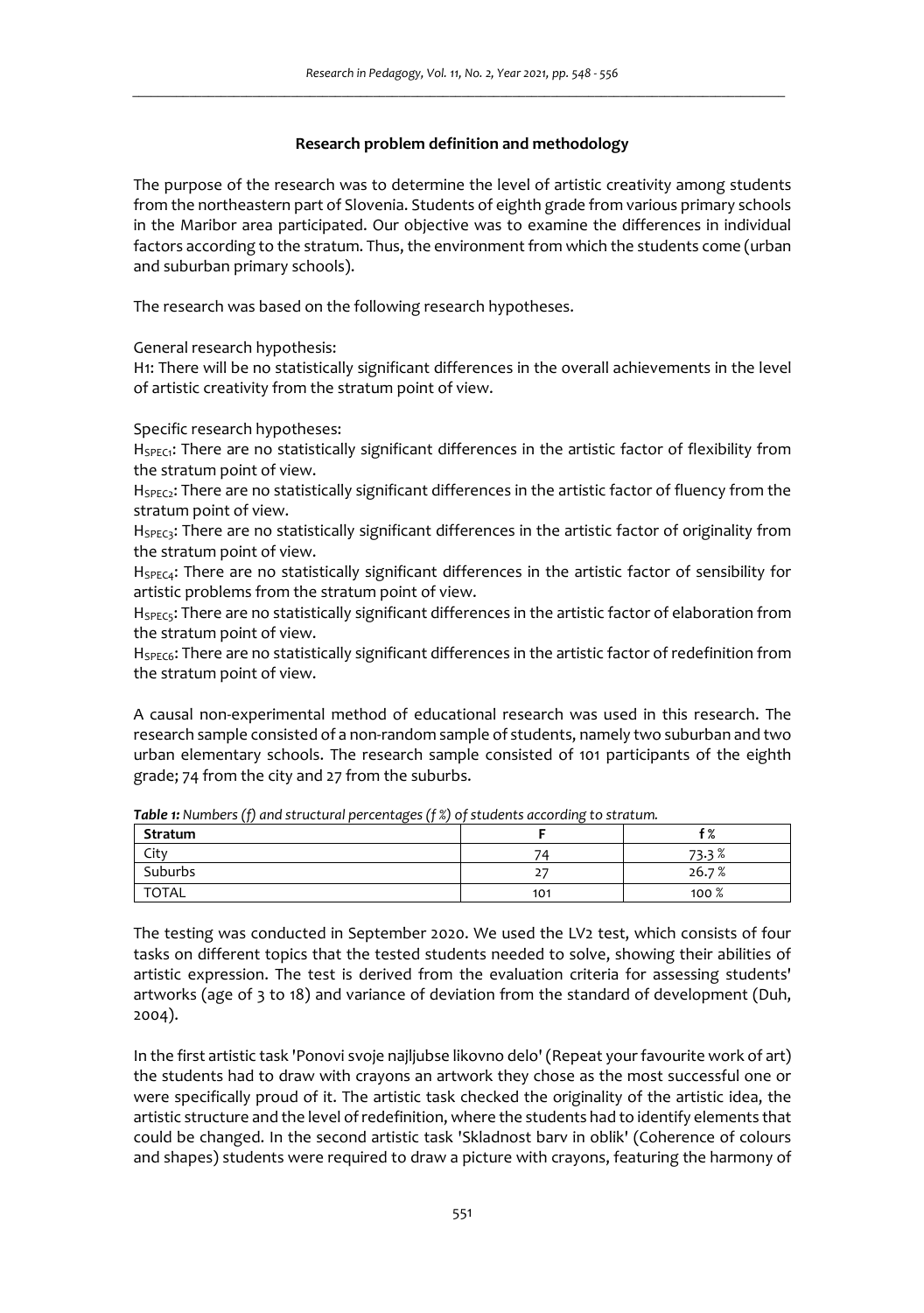colours and shapes. Here, the elaboration and sensibility for artistic problems are assessed as factors of creative development. The student shows how to design and plan a picture, and carries out the required design and colour harmony. The third artistic task 'Drobceno bitje opazuje notranjost starega debla' (A tiny creature observes the inside of an old trunk) was designed to highlight flexibility and fluency among the factors of artistic creativity. That is a distinctly imaginative theme, where students imagine a tiny creature observing the inside of an old trunk, which they draw with a black felt-tip pen. The task enables the assessment of flexible thinking, flexibility in the realization of artistic expression and the richness of artistic ideas and technical solutions. The fourth artistic task 'Diseca svetloba visine je ocarana nad razpetim sumom radostne vode' (The fragrant light of heights is enchanted by the noise of joyful water) requires students to transfer verbal signs into art. Students transform the poetic metaphors into an artistic sign with crayons. In the level of fine arts development, we assess originality, i.e. the original idea and original artistic structure; sensibility for artistic problems, which evaluates how well they discover the artistic problem and sensitize it artistically. As the last factor of artistic creativity, we evaluate the flexibility, namely flexible thinking and flexible realization of expression.

The test provides a wide range of tasks where the students can show various elements of their abilities of artistic expression. For each task, students were given 20 minutes. The 'Test of four drawings' has already proved reliable, valid and objective in previous research (Duh, 2004; Herzog, 2008; Herzog, 2009) and showed favourable results, thus we used it to test fine arts creative skills in our research as well. In the end, the complete students' artworks were encoded and evaluated by a panel of judges based on set criteria. There is a six-level scale with a range of 0 to 5 points in the LV2 test developed to assess individual factors of artistic creativity. For each factor of creativity, the student could receive a maximum of 5 points. The maximum total number is 30 points. The age of the students was taken into account during the assessment, and all students were tested in appropriate test conditions.

The obtained data were processed using the SPSS software. To determine differences between the strata, we used the t-test, which gathered results showing the arithmetic mean

 $(*\ast)$ , standard deviation (s), the test of homogeneity of variances and the test of differences between the arithmetic means.

# **Results and discussion**

A comparison of the differences of individual factors of artistic creativity from the stratum point of view is depicted in Table 2.

|                    |                |    |               | s       | Levene's F-test |       | t-test   |       |
|--------------------|----------------|----|---------------|---------|-----------------|-------|----------|-------|
| Factor             | <b>Stratum</b> | n  | $\mathcal{X}$ |         |                 | P     | F        | P     |
| Sensibility        | City           | 74 | 2.8378        | 1.04146 |                 | 0.151 | $-4.802$ | 0.000 |
|                    | Suburbs        | 27 | 4.0370        | 1.28547 | 2.097           |       |          |       |
| <b>Elaboration</b> | City           | 74 | 1.7128        | 0.82728 |                 | 0.223 | $-4.049$ | 0.000 |
|                    | Suburbs        | 27 | 2.5093        | 0.99634 | 1.501           |       |          |       |
| Flexibility        | City           | 74 | 3.0507        | 1.34977 | 0.060           | 0.808 | $-1.346$ | 0.181 |

*Table 2: Results of the t-test and Levene's F-test of homogeneity of variances according to stratum in each factor of artistic creativity.*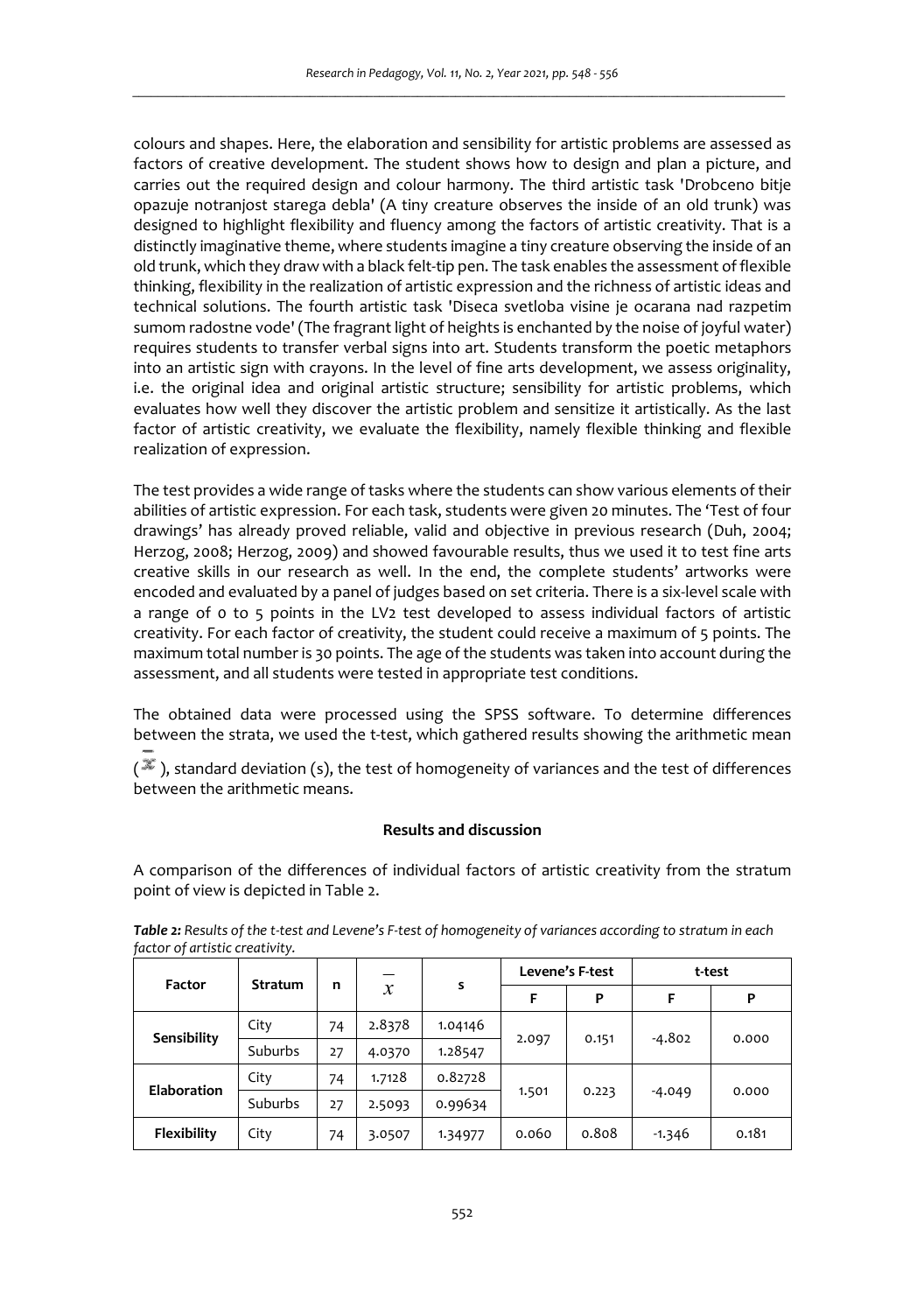|                     | Suburbs | 27 | 3.4537 | 1.28047 |       |       |          |       |
|---------------------|---------|----|--------|---------|-------|-------|----------|-------|
| Fluency             | City    | 74 | 1.6723 | 0.82234 | 0.160 | 0.690 | $-2.231$ | 0.028 |
|                     | Suburbs | 27 | 2.0833 | 0.81157 |       |       |          |       |
| Originality         | City    | 74 | 3.4020 | 1.52031 |       | 0.707 | 0.947    | 0.346 |
|                     | Suburbs | 27 | 3.0833 | 1.4311  | 0.142 |       |          |       |
| <b>Redefinition</b> | City    | 74 | 1.6824 | 0.86434 |       | 0.989 | $-0.014$ | 0.989 |
|                     | Suburbs | 27 | 4.6852 | 0.86489 | 0.000 |       |          |       |

The results in Table 2 indicate that the assumption of homogeneity of variance is justified in all factors. There is a statistically significant difference in three factors of artistic creativity, namely in the sensibility for artistic problems (P=0.000), elaboration (P=0.000) and fluency (P=0.028). In all three, the arithmetic mean is in favour of suburban students, which means that they are more skilled in the sensibility for artistic problems, more capable in the creative process of creating artistic expression and organized artistic structure and fluency of ideas, associations and motor skills.

There were no statistically significant differences in other factors. In the factors of artistic flexibility (P=0.181) and redefinition (P=0.989) suburban students achieved better results. In this case, they used the ideas in a new, unusual manner and discovered new ways. In the factor of artistic originality, the results are fairly similar, but the students from the city had more original ideas.

We were interested in whether there are differences in each factor of artistic creativity according to the stratum. These results refute the hypotheses  $H_{SPEC4}$ ,  $H_{SPEC4}$  and  $H_{SPEC5}$ , which predicts that there will be no statistically significant differences in the factors of artistic creativity according to stratum.

| Tabele 3: Results of the t-test and Leven's F-test of homogeneity of variances in the overall level of artistic |  |
|-----------------------------------------------------------------------------------------------------------------|--|
| creativity according to stratum.                                                                                |  |

| Factor                                  | Stratum | n  | $\mathcal{X}$ |         | Levene's F-test |       | t-test   |       |
|-----------------------------------------|---------|----|---------------|---------|-----------------|-------|----------|-------|
|                                         |         |    |               |         |                 |       |          |       |
| Overall level of<br>artistic creativity | City    | 74 | 14.3581       | 4.80565 |                 | 0.633 | $-2.293$ | 0.024 |
|                                         | Suburbs | 27 | 16.8519       | 4.92065 | 0.229           |       |          |       |

The assumption of homogeneity of variance is justified  $(F=0.229; P=0.633)$ . There is a statistically significant difference (P=0.024) in the overall level of artistic creativity between the strata. Suburban students achieved better results in the test of artistic creativity. We were interested if there were differences in the overall level of artistic creativity according to the stratum, and with these results, we can refute the hypothesis (H1), which predicts that there will be no statistically significant differences in the overall achievements in the level of artistic creativity according to stratum.

# **Conclusion**

We can conclude that statistically significant differences were detected in three factors of artistic creativity: sensibility for artistic problems, elaboration and fluency. In all three, the arithmetic mean is in favour of suburban students, which means that they are more skilled in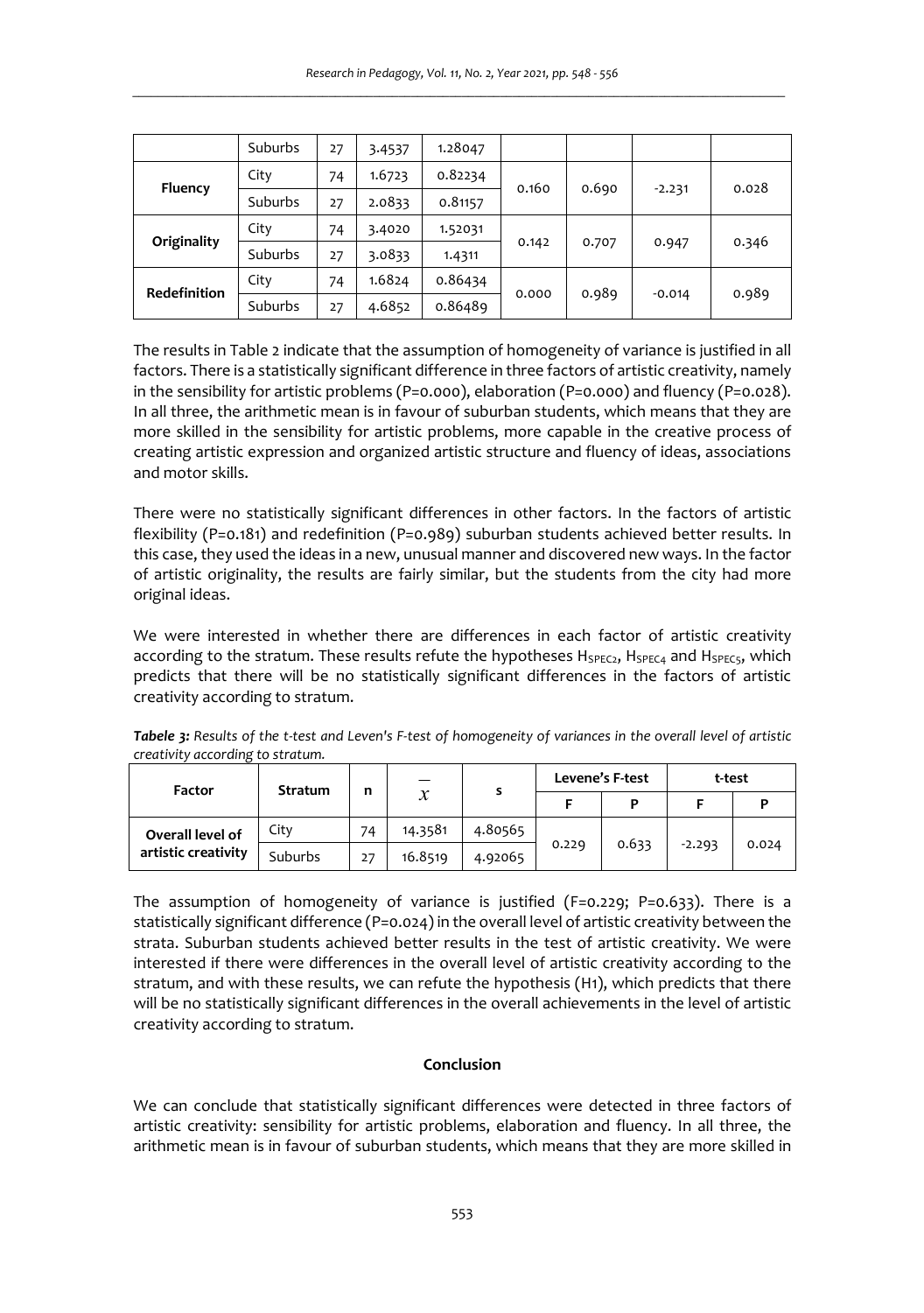the sensibility for artistic problems, and more capable in the creative process and motor skills. Suburban students achieved better results in flexibility and redefinition. Similarly, the results are fairly comparable in originality. However, students from the city had more original ideas. In the overall level of artistic creativity, students from the suburbs achieved better results.

In comparison to previous results of research conducted in the field of artistic creativity, the results are different. Hrusovar (2010), for example, found a statistically significant difference only in the fluency factor. The research showed that students from the urban environment achieved higher values in fluency than students from the suburbs. On the other hand, there are no statistically significant differences among the fourth-grade students of urban and suburban schools in the monitored factors of artistic creativity in the research of Gerjevic (2015). From the arithmetic mean, it is possible to anticipate better results of suburban students, except in the factor of originality, where students from the city performed better. Kac Nemanic (2017) also did not detect statistically significant differences in stratum in general artistic creativity in the research.

In the majority, there are no differences according to stratum in the previous studies. However, since our research revealed that suburban students were more successful in three factors of artistic creativity (fluency, elaboration and sensibility for artistic problems), we assume that differences in artistic creativity can be attributed to a more relaxed environment in suburban schools. Due to modern developments, there could be more discrepancies between suburban and urban students. Suburban students are probably more often part of multigenerational families, and they create more with their grandparents, take advantage of the natural resources of the environment, unlike urban children, who are limited in this. Surely, there are also socio-economic differences, and we assume that suburban students are more resourceful in the given circumstances and make the most of the situation. However, we must say that our results and conclusions with the interpretation of the results are our assumptions, which are certainly worth exploring in more detail in the future, especially on the extended research sample.

We can conclude that creative abilities are present in all children and are not just the privilege of individuals or gifted students. All children are creative, some more, others a bit less. It is important that their creativity evolves and is maintained into the adulthood.

### **References:**

- Duh, M. (2004). *Vrednotenje kot didakticni problem pri likovni vzgoji.* Maribor: Pedagoska fakulteta Maribor.
- Duh, M. & Budefeld, A. (2018). Gender difference in the linear relationship among factors of drawing-related creativity in second-grade primary school students. *Nova prisutnost: casopis za intelektualna i duhovna pitanja, 16*(2), 351–367.
- Duh, M. & Herzog, J. (2020). *Likovna apreciacija v vzgoji in izobrazevanju: primeri kvalitativnih raziskav.* Maribor: Univerzitetna zalozba Univerze.
- Duh, M. & Korosec, R. (2009). Likovnooblikovni razvoj ucencev v osnovni soli. *Revija za elementarno izobrazevanje, 2*(2/3), 33–41.
- Duh, M. & Zupancic, T. (2003). *Likovna vzgoja v prvi triadi devetletne osnovne sole.* Ljubljana: Rokus.
- Duh, M. & Zupancic, T. (2009). *Sodobna likovna umetnost v kurikulu vrtca.* Ljubljana: Zavod Republike Slovenije za solstvo.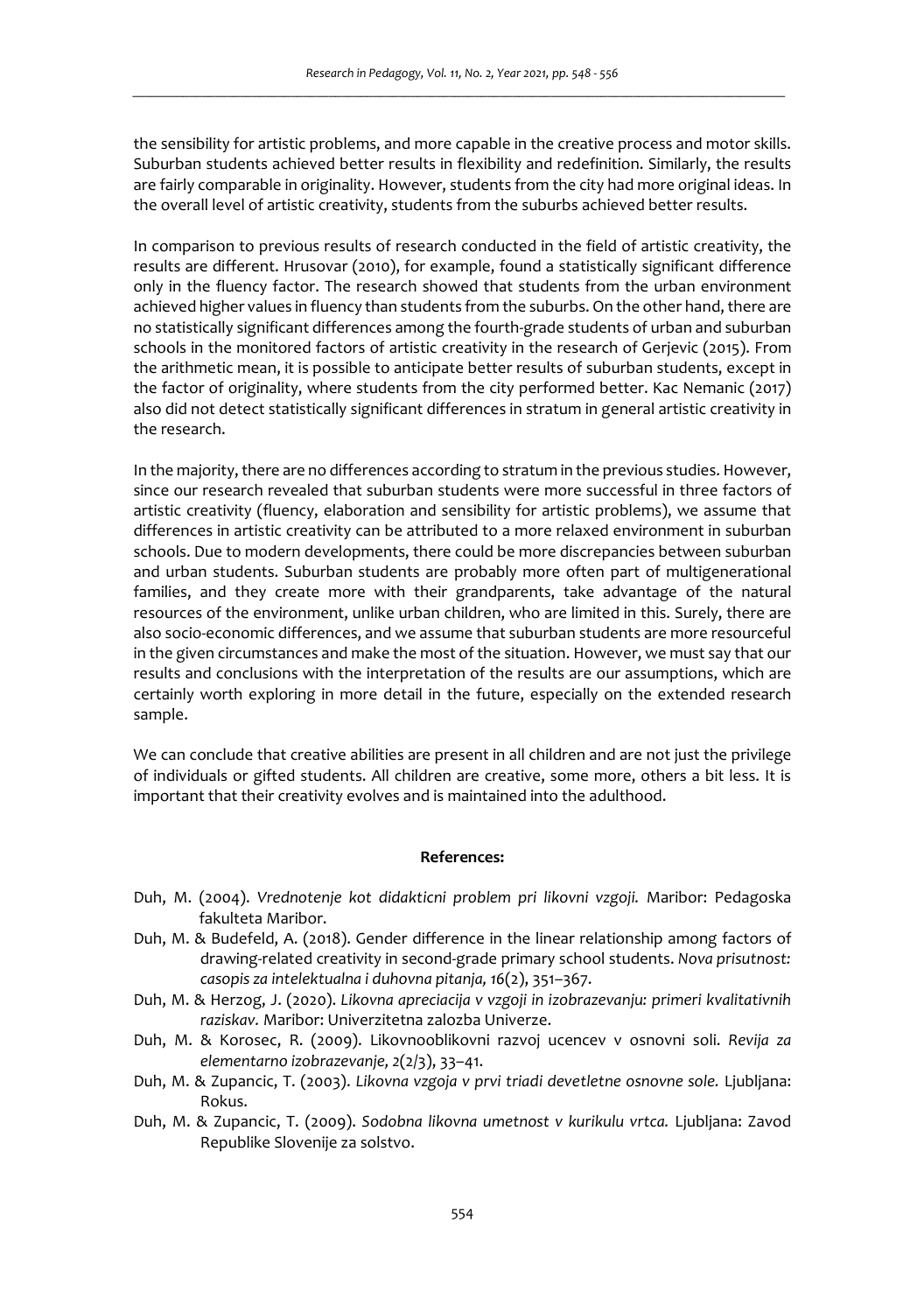- Duh, M., Herzog, J., & Lazar, M. (2014). Likovno-intelektualni razvoj ucencev v razlicnih programih osnovnosolskega izobrazevanja. *Revija za elementarno izobrazevanje, 7*(1), 33–46.
- Gerjevic, M. (2015). *Likovni razvoj ucencev 4. razreda osnovne sole: diplomsko delo*. [M. Gerjevic].
- Glogovec, V. & Zagar, D. (1992). *Ustvarjalnost. Projektno vzgojno delo.* Ljubljana: Zavod Republike Slovenije za solstvo in sport.
- Herzog, J. (2008). Porazdelitev likovnoustvarjalnih sposobnosti med osnovnosolci. *Revija za elementarno izobrazevanje, 1*(3/4), 87–94.
- Herzog, J. (2009). Dejavniki likovne ustvarjalnosti in likovnopedagosko delo. *Revija za elementarno izobrazevanje, 2*(2/3), 19–31.
- Herzog, J. (2017). Spremljava likovnega razvoja ucencev v tretjem vzgojno-izobrazevalnem obdobju osnovne sole – analiza stanja z vidika spola. *Revija za elementarno izobrazevanje, 10*(4), 349–364.
- Hozjan, D. (2014). Konceptualizacija pojma ustvarjalnosti v solskem prostoru. *Didakta, 24*(171),  $2 - 4.$
- Hrusovar, N. (2010). *Primerjava likovno-ustvarjalnih dosezkov na razredni stopnji osnovne sole: diplomsko delo*. [N. Hrusovar].
- Jausovec, N. (1983). *Problemski pouk in razvijanje ustvarjalnosti.* Maribor: Pedagoska akademija.
- Kac Nemanic, M. (2017). *Ucinki inovativnega didakticnega pristopa na razvoj likovne ustvarjalnosti pri graficnem oblikovanju v srednji soli : doktorska disertacija*. http://pefprints.pef.uni-lj.si/id/eprint/5013
- Kemple, K. and Nissenberg, S. (2000). Nurturing creativity in early childhood education: families are part of it. Early Childhood Education Journal, 28 (1), 67-71.
- Keong, Y. K. (2008). *Vsi smo ustvarjalni: naj vasa ustvarjalnost zacveti!* Varazdin: Katarina Zrinski d.o.o.
- Kupers, E., Lehmann-Wermser, A., McPherson, G., & van Geert, P. (2019). Children's Creativity: A Theoretical Framework and Systematic Review. *Review of Educational Research, 89*(10), 93–124.
- Muhovic, J. (1990). Odnos med otroskim likovnim izrazanjem in likovno ustvarjalnostjo odraslih,. *Anthropos: casopis za psihologijo in filozofijo ter za sodelovanje humanisticnih ved, 22*(3/4), 9–20.
- Pecjak, V. (1987). *Misliti, delati, ziveti ustvarjalno.* Ljubljana: Drzavna zalozba Slovenije.
- Pecjak, V., & Strukelj, M. (2013). *Ustvarjam, torej sem.* Celovec: Mohorjeva zalozba.
- Runco, M. (2004). Creativity. *Annual Review of Psychology, 55*, 657–687.
- Runco, M. (2007). *Creativity: Theories and Themes: Research, Development, and Practice.* Amsterdam: Elsevier Academic Press.
- Sadar Soba, N. (2014). Ustvarjalni gib: ustvarjalnost v gibanju. *Didakta, 24*(171), 8–12.
- Trstenjak, A. (1981). *Psihologija ustvarjalnosti.* Ljubljana: Slovenska matica.
- Zupancic, T. (2001). *Likovno-ustvarjalni razvoj otrok v predsolskem obdobju.* Ljubljana: Debora.

### *Biographical notes:*

**Sara Cetl, MA**. She is PhD students in Faculty of Education, University of Maribor. Her field of resaerch is fine art education, fine art creativity and gifted children.